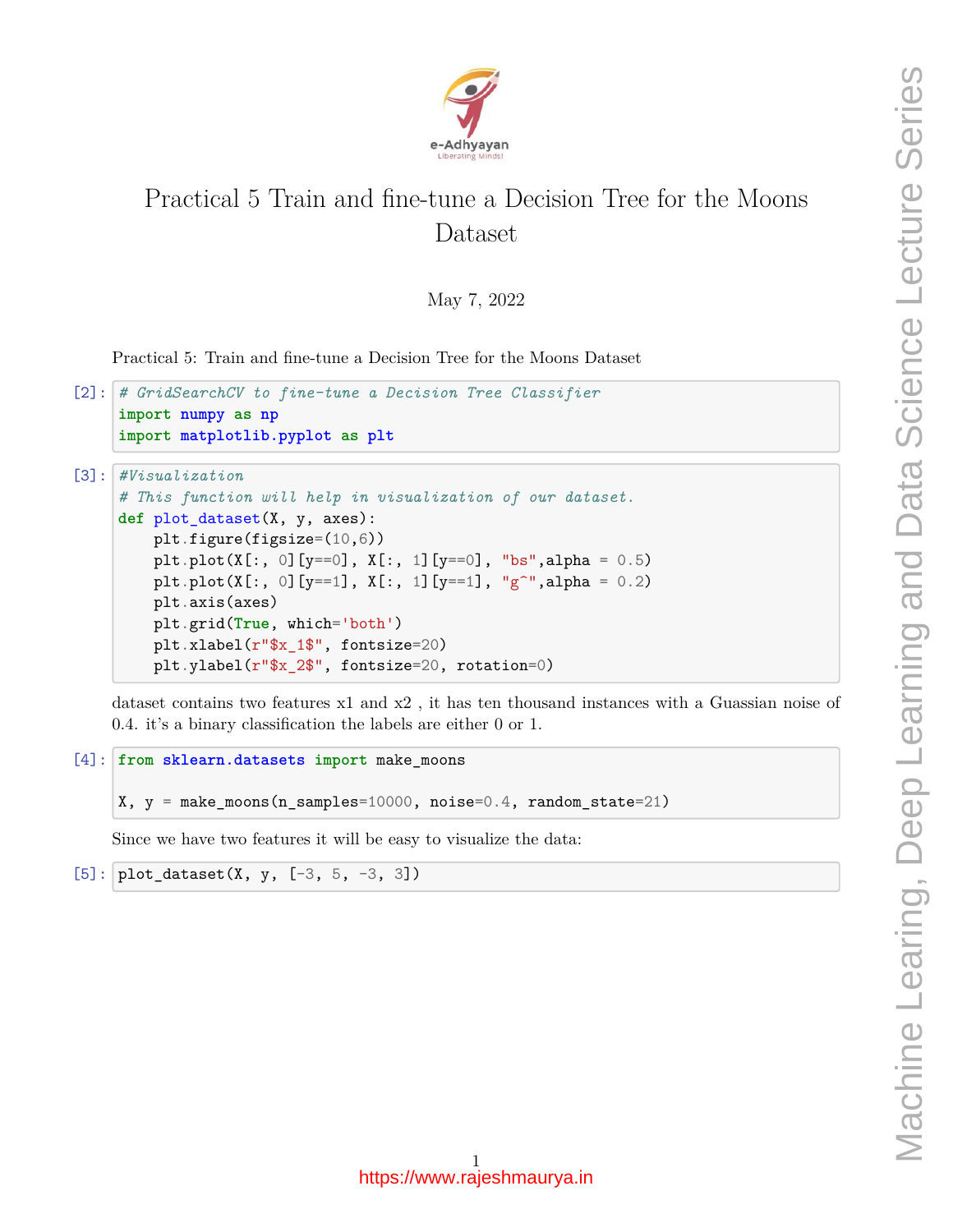

Splitting the dataset into training and testing set:

```
[10]: from sklearn.model_selection import train_test_split
```

```
X_ttrain, X_ttest, y_ttrain, y_ttest = train_test_split(X, y, test_size = 0.2)
```
Selecting the model

```
[11]: from sklearn.tree import DecisionTreeClassifier
```

```
tree_clf = DecisionTreeClassifier()
```
We have to select the parameters for our GridSearch:

```
[12]: from sklearn.model_selection import GridSearchCV
      parameter = {
                   'criterion' : ["gini", "entropy"],
                   'max_leaf_nodes': list(range(2, 50)),
                   'min_samples_split': [2, 3, 4]
                  }
```
Using a cross validation of 5 and measuring accuracy.

```
[13]: clf = GridSearchCV(tree_clf, parameter, cv = 5, scoring =
       ,→"accuracy",return_train_score=True,n_jobs=-1)
```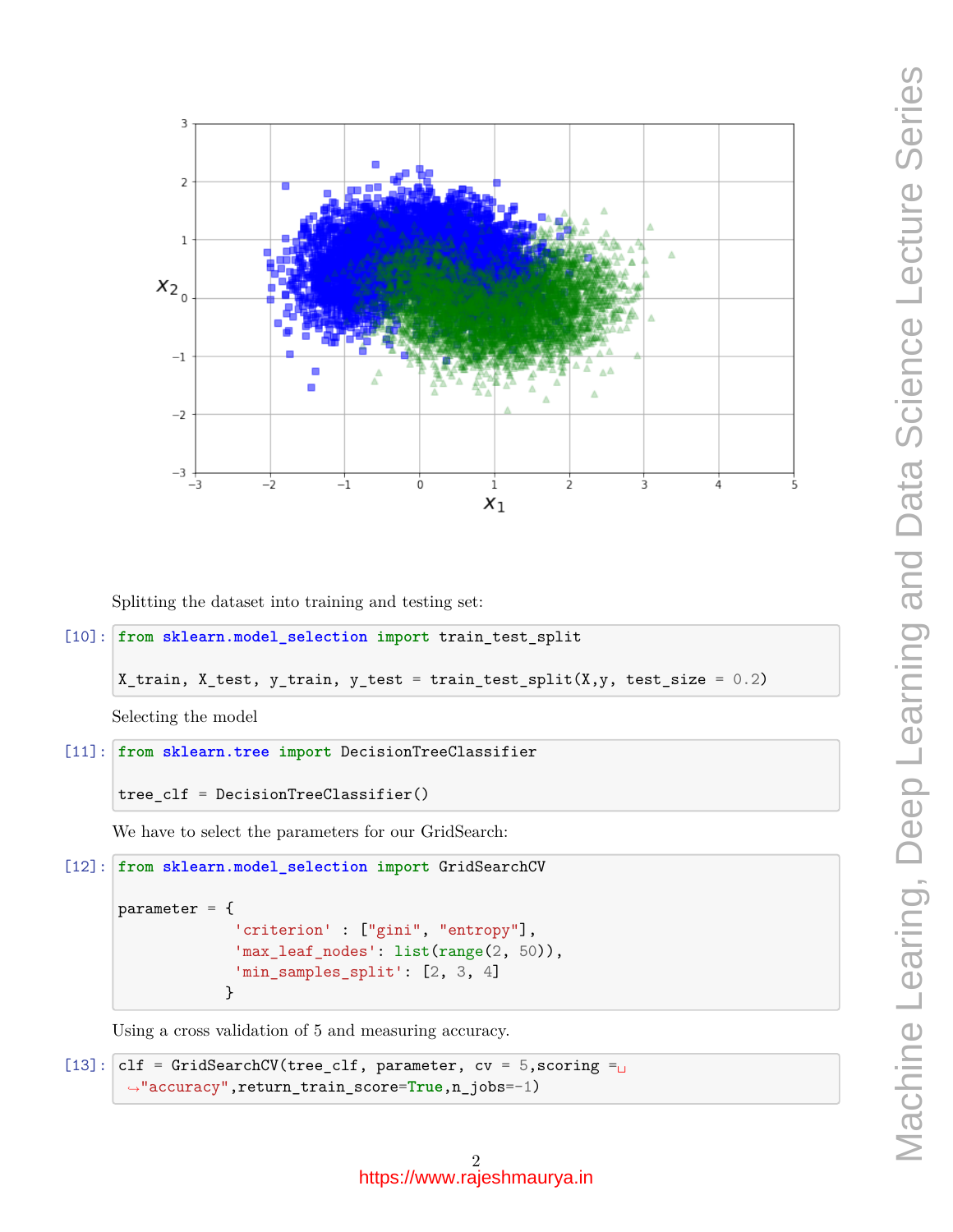```
param_grid={'criterion': ['gini', 'entropy'],
                               'max_leaf_nodes': [2, 3, 4, 5, 6, 7, 8, 9, 10, 11, 12,
                                                  13, 14, 15, 16, 17, 18, 19, 20, 21,
                                                  22, 23, 24, 25, 26, 27, 28, 29, 30,
                                                  31, …],
                               'min_samples_split': [2, 3, 4]},
                   return_train_score=True, scoring='accuracy')
[15]: # Getting the best parameter:
      clf.best_params_
[15]: {'criterion': 'gini', 'max_leaf_nodes': 23, 'min_samples_split': 2}
[16]: #look at the training results:
      cvres = clf.cv_results_
      for mean_score, params in zip(cvres["mean_train_score"], cvres["params"]):
          print(mean_score, params)
     0.7794062500000001 {'criterion': 'gini', 'max_leaf_nodes': 2,
     'min_samples_split': 2}
     0.7794062500000001 {'criterion': 'gini', 'max_leaf_nodes': 2,
     'min samples split': 3}
     0.7794062500000001 {'criterion': 'gini', 'max_leaf_nodes': 2,
     'min samples split': 4}
     0.82125 {'criterion': 'gini', 'max_leaf_nodes': 3, 'min_samples_split': 2}
     0.82125 {'criterion': 'gini', 'max_leaf_nodes': 3, 'min_samples_split': 3}
     0.82125 {'criterion': 'gini', 'max_leaf_nodes': 3, 'min_samples_split': 4}
     0.8601875 {'criterion': 'gini', 'max_leaf_nodes': 4, 'min_samples_split': 2}
     0.8601875 {'criterion': 'gini', 'max_leaf_nodes': 4, 'min_samples_split': 3}
     0.8601875 {'criterion': 'gini', 'max_leaf_nodes': 4, 'min_samples_split': 4}
     0.8601875 {'criterion': 'gini', 'max_leaf_nodes': 5, 'min_samples_split': 2}
     0.8601875 {'criterion': 'gini', 'max_leaf_nodes': 5, 'min_samples_split': 3}
     0.8601875 {'criterion': 'gini', 'max_leaf_nodes': 5, 'min_samples_split': 4}
     0.8601875 {'criterion': 'gini', 'max_leaf_nodes': 6, 'min_samples_split': 2}
     0.8601875 {'criterion': 'gini', 'max_leaf_nodes': 6, 'min_samples_split': 3}
     0.8601875 {'criterion': 'gini', 'max_leaf_nodes': 6, 'min_samples_split': 4}
     0.8601875 {'criterion': 'gini', 'max_leaf_nodes': 7, 'min_samples_split': 2}
     0.8601875 {'criterion': 'gini', 'max_leaf_nodes': 7, 'min_samples_split': 3}
     0.8601875 {'criterion': 'gini', 'max_leaf_nodes': 7, 'min_samples_split': 4}
     0.8601875 {'criterion': 'gini', 'max_leaf_nodes': 8, 'min_samples_split': 2}
     0.8601875 {'criterion': 'gini', 'max_leaf_nodes': 8, 'min_samples_split': 3}
     0.8601875 {'criterion': 'gini', 'max_leaf_nodes': 8, 'min_samples_split': 4}
     0.8604687500000001 {'criterion': 'gini', 'max_leaf_nodes': 9,
     'min_samples_split': 2}
     0.8604687500000001 {'criterion': 'gini', 'max_leaf_nodes': 9,
```
[14]: GridSearchCV(cv=5, estimator=DecisionTreeClassifier(), n\_jobs=-1,

 $[14]$ :  $\text{clf.fit}(X_train, y_train)$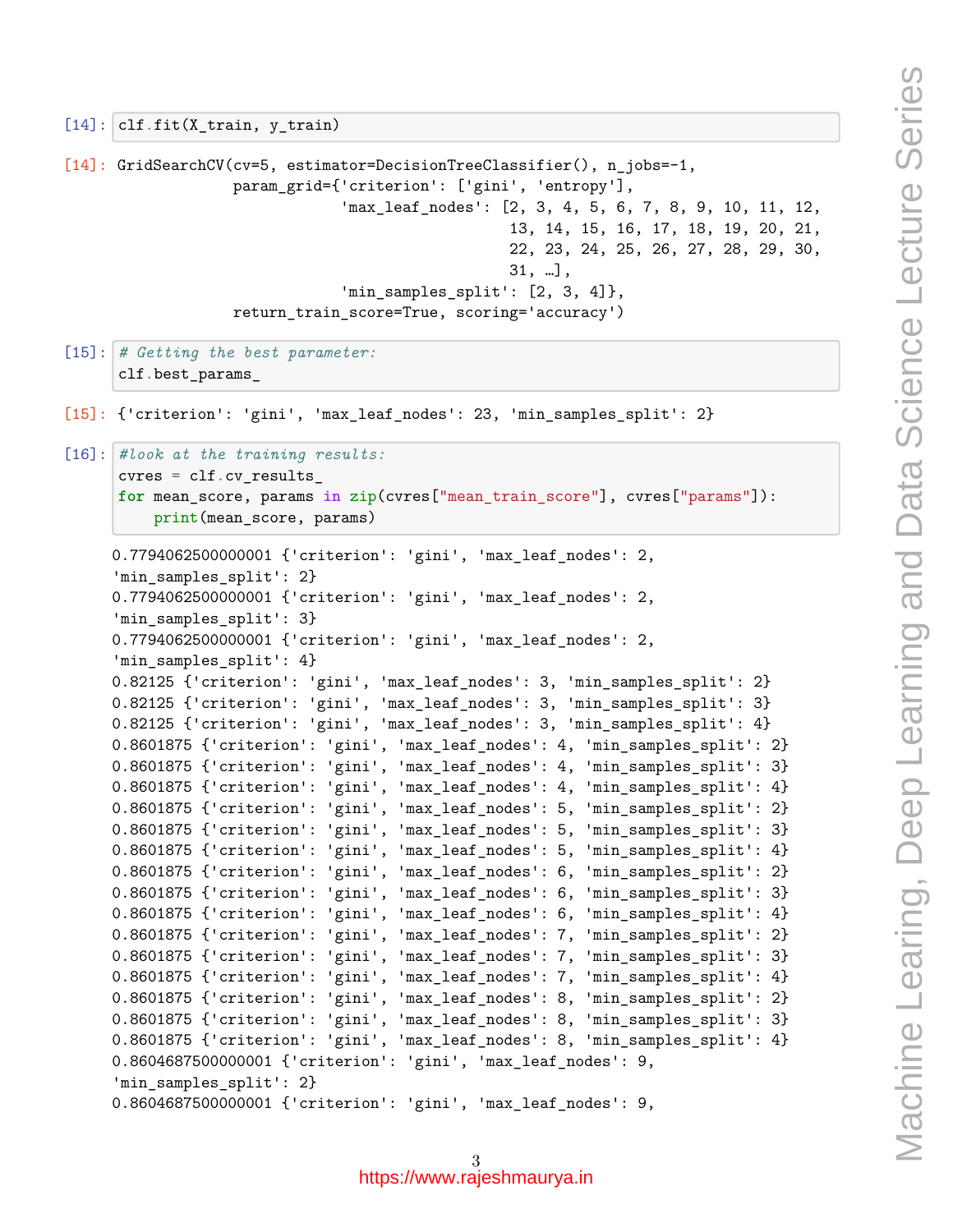```
'min_samples_split': 3}
0.8604687500000001 {'criterion': 'gini', 'max_leaf_nodes': 9,
'min_samples_split': 4}
0.8605 {'criterion': 'gini', 'max_leaf_nodes': 10, 'min_samples_split': 2}
0.8605 {'criterion': 'gini', 'max leaf nodes': 10, 'min samples split': 3}
0.8605 {'criterion': 'gini', 'max_leaf_nodes': 10, 'min_samples_split': 4}
0.8605 {'criterion': 'gini', 'max_leaf_nodes': 11, 'min_samples_split': 2}
0.8605 {'criterion': 'gini', 'max_leaf_nodes': 11, 'min_samples_split': 3}
0.8605 {'criterion': 'gini', 'max_leaf_nodes': 11, 'min_samples_split': 4}
0.8605 {'criterion': 'gini', 'max_leaf_nodes': 12, 'min_samples_split': 2}
0.8605 {'criterion': 'gini', 'max_leaf_nodes': 12, 'min_samples_split': 3}
0.8605 {'criterion': 'gini', 'max_leaf_nodes': 12, 'min_samples_split': 4}
0.86071875 {'criterion': 'gini', 'max_leaf_nodes': 13, 'min_samples_split': 2}
0.86071875 {'criterion': 'gini', 'max_leaf_nodes': 13, 'min_samples_split': 3}
0.86071875 {'criterion': 'gini', 'max_leaf_nodes': 13, 'min_samples_split': 4}
0.8617500000000001 {'criterion': 'gini', 'max_leaf_nodes': 14,
'min_samples_split': 2}
0.8617500000000001 {'criterion': 'gini', 'max_leaf_nodes': 14,
'min_samples_split': 3}
0.8617500000000001 {'criterion': 'gini', 'max_leaf_nodes': 14,
'min samples split': 4}
0.86209375 {'criterion': 'gini', 'max_leaf_nodes': 15, 'min_samples_split': 2}
0.86209375 {'criterion': 'gini', 'max_leaf_nodes': 15, 'min_samples_split': 3}
0.86209375 {'criterion': 'gini', 'max_leaf_nodes': 15, 'min_samples_split': 4}
0.86284375 {'criterion': 'gini', 'max_leaf_nodes': 16, 'min_samples_split': 2}
0.86284375 {'criterion': 'gini', 'max_leaf_nodes': 16, 'min_samples_split': 3}
0.86284375 {'criterion': 'gini', 'max_leaf_nodes': 16, 'min_samples_split': 4}
0.8638125000000001 {'criterion': 'gini', 'max_leaf_nodes': 17,
'min_samples_split': 2}
0.8638125000000001 {'criterion': 'gini', 'max_leaf_nodes': 17,
'min_samples_split': 3}
0.8638125000000001 {'criterion': 'gini', 'max_leaf_nodes': 17,
'min_samples_split': 4}
0.8644999999999999 {'criterion': 'gini', 'max_leaf_nodes': 18,
'min samples split': 2}
0.8644999999999999 {'criterion': 'gini', 'max_leaf_nodes': 18,
'min samples split': 3}
0.8644999999999999 {'criterion': 'gini', 'max_leaf_nodes': 18,
'min_samples_split': 4}
0.8651249999999999 {'criterion': 'gini', 'max_leaf_nodes': 19,
'min_samples_split': 2}
0.8651249999999999 {'criterion': 'gini', 'max_leaf_nodes': 19,
'min_samples_split': 3}
0.8651249999999999 {'criterion': 'gini', 'max_leaf_nodes': 19,
'min_samples_split': 4}
0.86565625 {'criterion': 'gini', 'max_leaf_nodes': 20, 'min_samples_split': 2}
0.86565625 {'criterion': 'gini', 'max_leaf_nodes': 20, 'min_samples_split': 3}
0.86565625 {'criterion': 'gini', 'max_leaf_nodes': 20, 'min_samples_split': 4}
```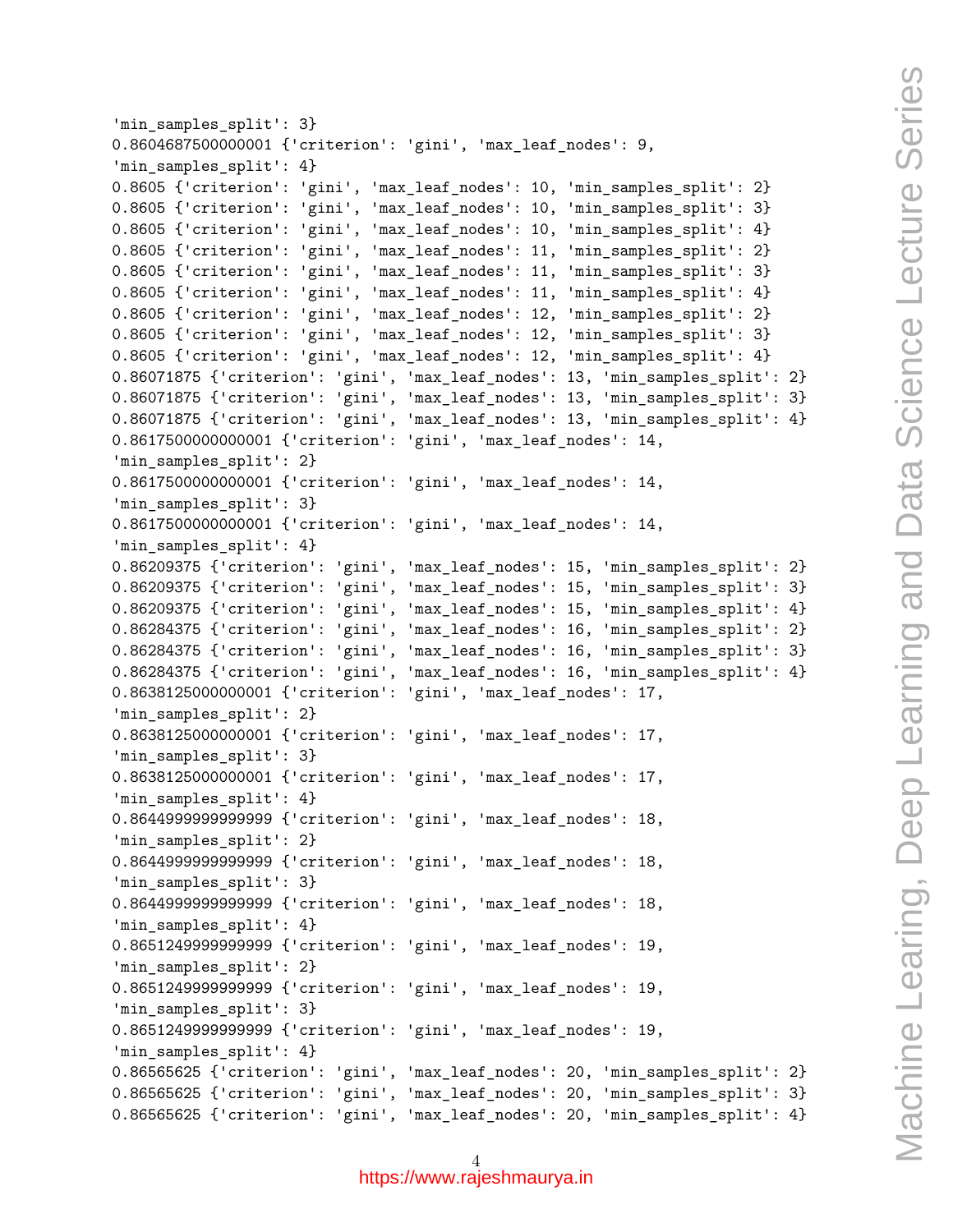```
0.8674375 {'criterion': 'gini', 'max_leaf_nodes': 21, 'min_samples_split': 2}
0.8674375 {'criterion': 'gini', 'max_leaf_nodes': 21, 'min_samples_split': 3}
0.8674375 {'criterion': 'gini', 'max_leaf_nodes': 21, 'min_samples_split': 4}
0.8676875000000001 {'criterion': 'gini', 'max_leaf_nodes': 22,
'min samples split': 2}
0.8676875000000001 {'criterion': 'gini', 'max_leaf_nodes': 22,
'min samples split': 3}
0.8676875000000001 {'criterion': 'gini', 'max_leaf_nodes': 22,
'min samples split': 4}
0.8685937499999999 {'criterion': 'gini', 'max_leaf_nodes': 23,
'min_samples_split': 2}
0.8685937499999999 {'criterion': 'gini', 'max_leaf_nodes': 23,
'min_samples_split': 3}
0.8685937499999999 {'criterion': 'gini', 'max_leaf_nodes': 23,
'min_samples_split': 4}
0.8690312500000001 {'criterion': 'gini', 'max_leaf_nodes': 24,
'min_samples_split': 2}
0.8690312500000001 {'criterion': 'gini', 'max_leaf_nodes': 24,
'min_samples_split': 3}
0.8690312500000001 {'criterion': 'gini', 'max_leaf_nodes': 24,
'min samples split': 4}
0.8695 {'criterion': 'gini', 'max_leaf_nodes': 25, 'min_samples_split': 2}
0.8695 {'criterion': 'gini', 'max_leaf_nodes': 25, 'min_samples_split': 3}
0.8695 {'criterion': 'gini', 'max_leaf_nodes': 25, 'min_samples_split': 4}
0.8696875000000001 {'criterion': 'gini', 'max_leaf_nodes': 26,
'min_samples_split': 2}
0.8696875000000001 {'criterion': 'gini', 'max_leaf_nodes': 26,
'min_samples_split': 3}
0.8696875000000001 {'criterion': 'gini', 'max_leaf_nodes': 26,
'min_samples_split': 4}
0.8703749999999999 {'criterion': 'gini', 'max_leaf_nodes': 27,
'min_samples_split': 2}
0.8703749999999999 {'criterion': 'gini', 'max_leaf_nodes': 27,
'min_samples_split': 3}
0.8703749999999999 {'criterion': 'gini', 'max_leaf_nodes': 27,
'min_samples_split': 4}
0.87084375 {'criterion': 'gini', 'max_leaf_nodes': 28, 'min_samples_split': 2}
0.87084375 {'criterion': 'gini', 'max_leaf_nodes': 28, 'min_samples_split': 3}
0.87084375 {'criterion': 'gini', 'max_leaf_nodes': 28, 'min_samples_split': 4}
0.8712187499999999 {'criterion': 'gini', 'max_leaf_nodes': 29,
'min_samples_split': 2}
0.8712187499999999 {'criterion': 'gini', 'max_leaf_nodes': 29,
'min_samples_split': 3}
0.8712187499999999 {'criterion': 'gini', 'max_leaf_nodes': 29,
'min_samples_split': 4}
0.8714999999999999 {'criterion': 'gini', 'max_leaf_nodes': 30,
'min_samples_split': 2}
0.8714999999999999 {'criterion': 'gini', 'max_leaf_nodes': 30,
```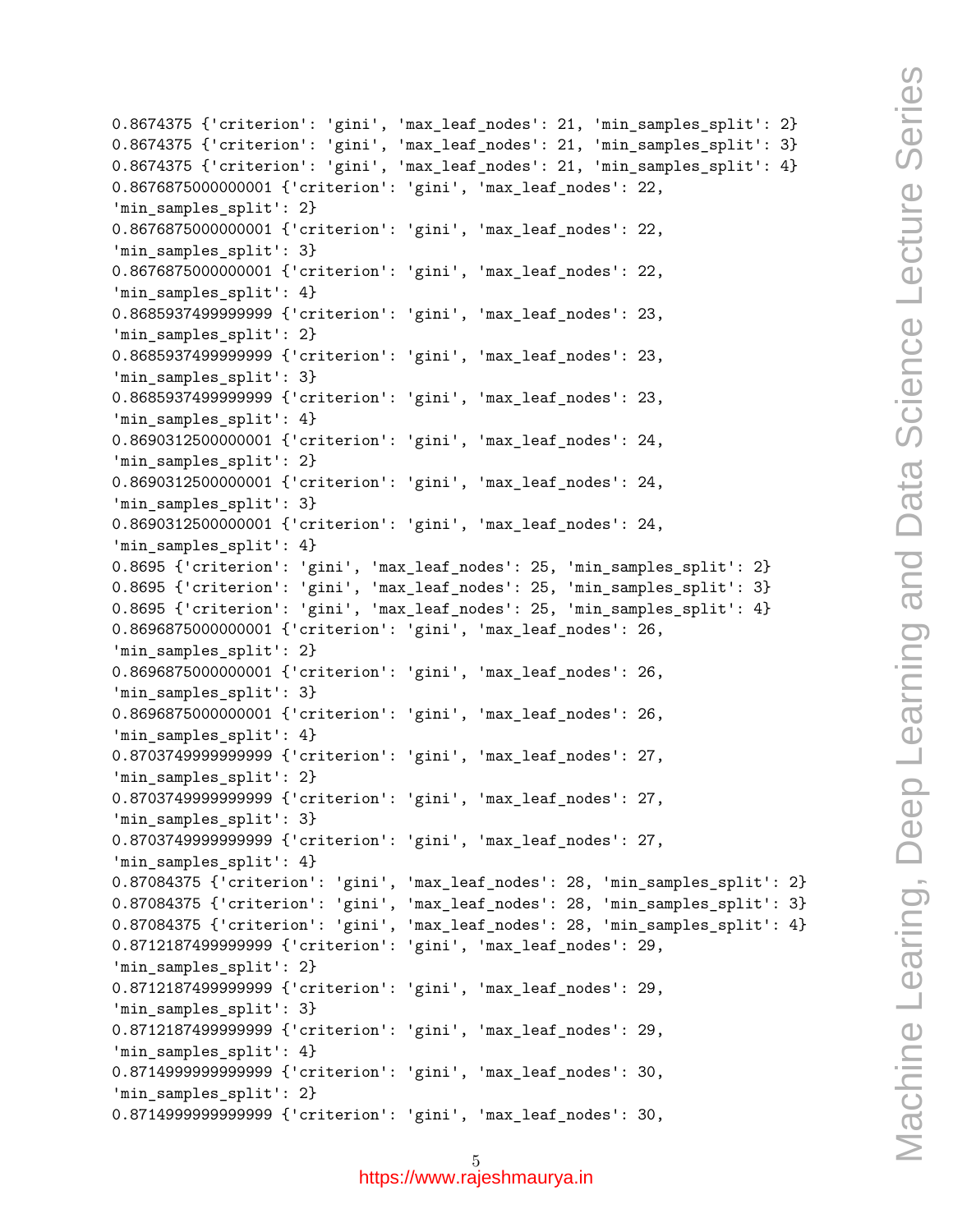```
'min_samples_split': 3}
0.8714999999999999 {'criterion': 'gini', 'max_leaf_nodes': 30,
'min_samples_split': 4}
0.8717500000000001 {'criterion': 'gini', 'max_leaf_nodes': 31,
'min samples split': 2}
0.8717500000000001 {'criterion': 'gini', 'max_leaf_nodes': 31,
'min samples split': 3}
0.8717500000000001 {'criterion': 'gini', 'max_leaf_nodes': 31,
'min samples split': 4}
0.8717500000000001 {'criterion': 'gini', 'max_leaf_nodes': 32,
'min_samples_split': 2}
0.8717500000000001 {'criterion': 'gini', 'max_leaf_nodes': 32,
'min_samples_split': 3}
0.8717500000000001 {'criterion': 'gini', 'max_leaf_nodes': 32,
'min_samples_split': 4}
0.87253125 {'criterion': 'gini', 'max_leaf_nodes': 33, 'min_samples_split': 2}
0.87253125 {'criterion': 'gini', 'max_leaf_nodes': 33, 'min_samples_split': 3}
0.87253125 {'criterion': 'gini', 'max_leaf_nodes': 33, 'min_samples_split': 4}
0.8729375000000001 {'criterion': 'gini', 'max_leaf_nodes': 34,
'min samples split': 2}
0.8729375000000001 {'criterion': 'gini', 'max_leaf_nodes': 34,
'min samples split': 3}
0.8729375000000001 {'criterion': 'gini', 'max_leaf_nodes': 34,
'min_samples_split': 4}
0.8733124999999999 {'criterion': 'gini', 'max_leaf_nodes': 35,
'min_samples_split': 2}
0.8733124999999999 {'criterion': 'gini', 'max_leaf_nodes': 35,
'min_samples_split': 3}
0.8733124999999999 {'criterion': 'gini', 'max_leaf_nodes': 35,
'min_samples_split': 4}
0.8735312499999999 {'criterion': 'gini', 'max_leaf_nodes': 36,
'min_samples_split': 2}
0.8735312499999999 {'criterion': 'gini', 'max_leaf_nodes': 36,
'min_samples_split': 3}
0.8735312499999999 {'criterion': 'gini', 'max_leaf_nodes': 36,
'min_samples_split': 4}
0.8739062499999999 {'criterion': 'gini', 'max_leaf_nodes': 37,
'min_samples_split': 2}
0.8739062499999999 {'criterion': 'gini', 'max_leaf_nodes': 37,
'min_samples_split': 3}
0.8739062499999999 {'criterion': 'gini', 'max_leaf_nodes': 37,
'min samples split': 4}
0.8739999999999999 {'criterion': 'gini', 'max_leaf_nodes': 38,
'min samples split': 2}
0.8739999999999999 {'criterion': 'gini', 'max_leaf_nodes': 38,
'min_samples_split': 3}
0.8739999999999999 {'criterion': 'gini', 'max_leaf_nodes': 38,
'min_samples_split': 4}
```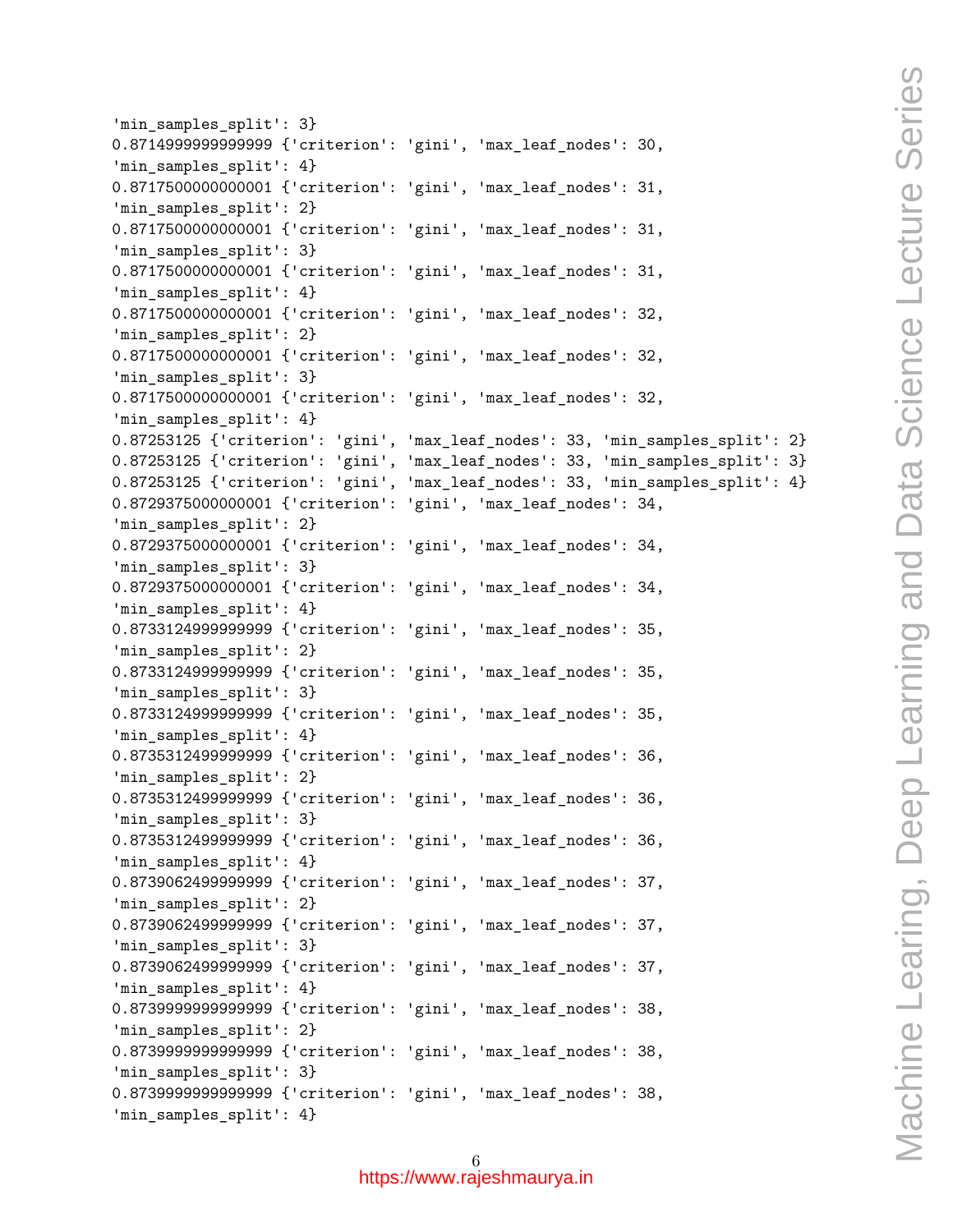```
0.874625 {'criterion': 'gini', 'max_leaf_nodes': 39, 'min_samples_split': 2}
0.874625 {'criterion': 'gini', 'max_leaf_nodes': 39, 'min_samples_split': 3}
0.874625 {'criterion': 'gini', 'max_leaf_nodes': 39, 'min_samples_split': 4}
0.8751875 {'criterion': 'gini', 'max_leaf_nodes': 40, 'min_samples_split': 2}
0.8751875 {'criterion': 'gini', 'max_leaf_nodes': 40, 'min_samples_split': 3}
0.8751875 {'criterion': 'gini', 'max_leaf_nodes': 40, 'min_samples_split': 4}
0.8759375 {'criterion': 'gini', 'max_leaf_nodes': 41, 'min_samples_split': 2}
0.8759375 {'criterion': 'gini', 'max_leaf_nodes': 41, 'min_samples_split': 3}
0.8759375 {'criterion': 'gini', 'max_leaf_nodes': 41, 'min_samples_split': 4}
0.8762187499999999 {'criterion': 'gini', 'max_leaf_nodes': 42,
'min_samples_split': 2}
0.8762187499999999 {'criterion': 'gini', 'max_leaf_nodes': 42,
'min_samples_split': 3}
0.8762187499999999 {'criterion': 'gini', 'max_leaf_nodes': 42,
'min_samples_split': 4}
0.8765000000000001 {'criterion': 'gini', 'max_leaf_nodes': 43,
'min_samples_split': 2}
0.8765000000000001 {'criterion': 'gini', 'max_leaf_nodes': 43,
'min_samples_split': 3}
0.8765000000000001 {'criterion': 'gini', 'max_leaf_nodes': 43,
'min samples split': 4}
0.8765625 {'criterion': 'gini', 'max_leaf_nodes': 44, 'min_samples_split': 2}
0.8765625 {'criterion': 'gini', 'max_leaf_nodes': 44, 'min_samples_split': 3}
0.8765625 {'criterion': 'gini', 'max_leaf_nodes': 44, 'min_samples_split': 4}
0.876625 {'criterion': 'gini', 'max_leaf_nodes': 45, 'min_samples_split': 2}
0.876625 {'criterion': 'gini', 'max_leaf_nodes': 45, 'min_samples_split': 3}
0.876625 {'criterion': 'gini', 'max_leaf_nodes': 45, 'min_samples_split': 4}
0.8768125000000001 {'criterion': 'gini', 'max_leaf_nodes': 46,
'min samples split': 2}
0.8768125000000001 {'criterion': 'gini', 'max_leaf_nodes': 46,
'min_samples_split': 3}
0.8768125000000001 {'criterion': 'gini', 'max_leaf_nodes': 46,
'min_samples_split': 4}
0.87715625 {'criterion': 'gini', 'max_leaf_nodes': 47, 'min_samples_split': 2}
0.87715625 {'criterion': 'gini', 'max_leaf_nodes': 47, 'min_samples_split': 3}
0.87715625 {'criterion': 'gini', 'max_leaf_nodes': 47, 'min_samples_split': 4}
0.87728125 {'criterion': 'gini', 'max_leaf_nodes': 48, 'min_samples_split': 2}
0.87728125 {'criterion': 'gini', 'max_leaf_nodes': 48, 'min_samples_split': 3}
0.87728125 {'criterion': 'gini', 'max_leaf_nodes': 48, 'min_samples_split': 4}
0.8775625 {'criterion': 'gini', 'max_leaf_nodes': 49, 'min_samples_split': 2}
0.8775625 {'criterion': 'gini', 'max_leaf_nodes': 49, 'min_samples_split': 3}
0.8775625 {'criterion': 'gini', 'max_leaf_nodes': 49, 'min_samples_split': 4}
0.7794062500000001 {'criterion': 'entropy', 'max_leaf_nodes': 2,
'min samples split': 2}
0.7794062500000001 {'criterion': 'entropy', 'max_leaf_nodes': 2,
'min_samples_split': 3}
0.7794062500000001 {'criterion': 'entropy', 'max_leaf_nodes': 2,
'min_samples_split': 4}
```
7 https://www.rajeshmaurya.in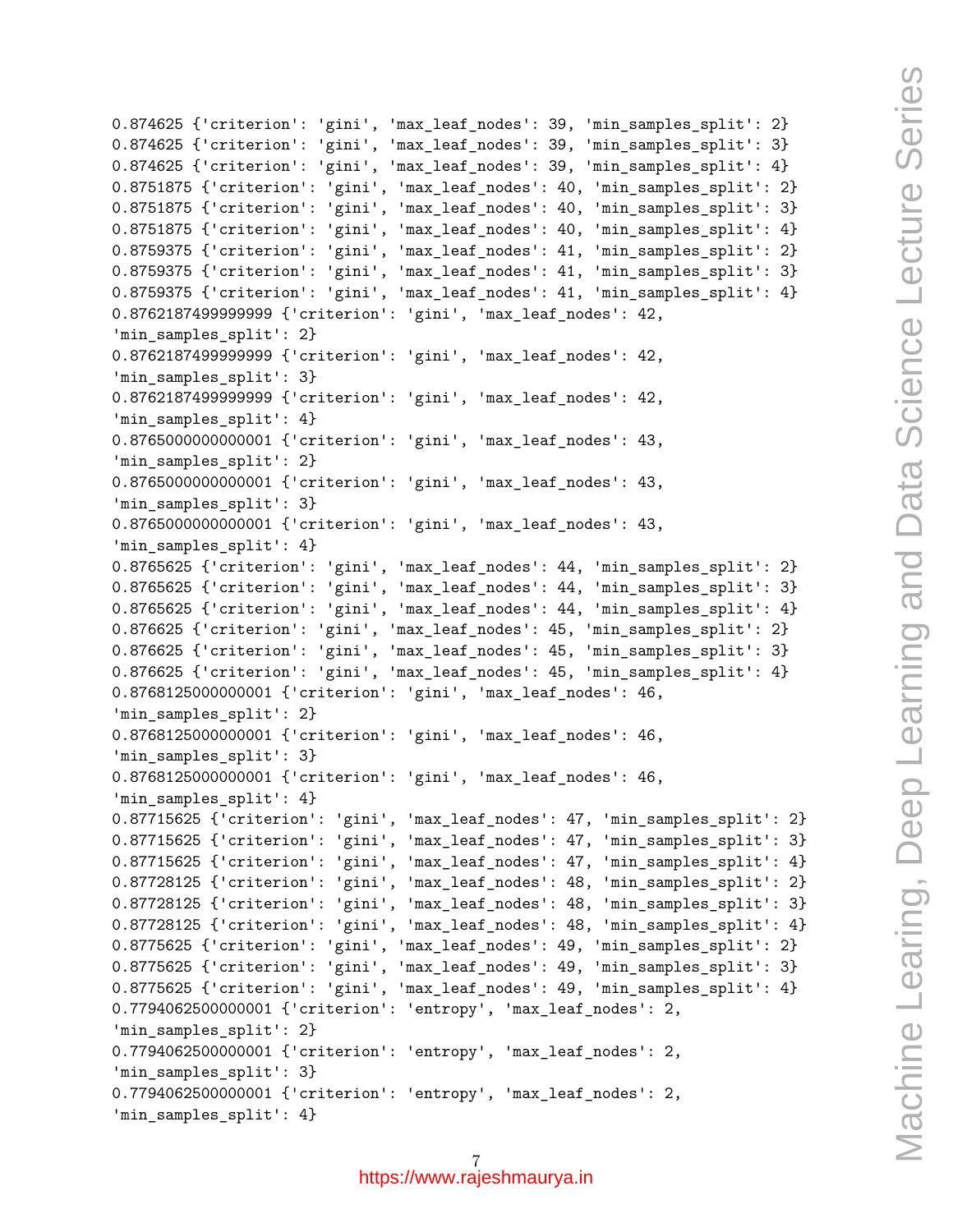| 0.821125 {'criterion': 'entropy',<br>$'max\_leaf\_nodes': 3,$<br>'min_samples_split': 2} |
|------------------------------------------------------------------------------------------|
| 0.821125 {'criterion': 'entropy',<br>'max_leaf_nodes': 3,<br>'min_samples_split': 3}     |
| 0.821125 {'criterion': 'entropy',<br>'max_leaf_nodes': 3,<br>'min_samples_split': 4}     |
| 0.8600625 {'criterion': 'entropy',<br>'max_leaf_nodes': 4,<br>'min_samples_split': 2}    |
|                                                                                          |
| 0.8600625 {'criterion': 'entropy',<br>'max_leaf_nodes': 4,<br>'min_samples_split': 3}    |
| 'max_leaf_nodes': 4,<br>0.8600625 {'criterion': 'entropy',<br>'min_samples_split': 4}    |
| 0.8600625 {'criterion': 'entropy',<br>'max_leaf_nodes': 5,<br>'min_samples_split': 2}    |
| 0.8600625 {'criterion': 'entropy',<br>'max_leaf_nodes': 5,<br>'min_samples_split': 3}    |
| 0.8600625 {'criterion': 'entropy',<br>'max_leaf_nodes': 5,<br>'min_samples_split': 4}    |
| 0.8600625 {'criterion':<br>'max_leaf_nodes': 6,<br>'min_samples_split': 2}<br>'entropy', |
| 0.8600625 {'criterion': 'entropy',<br>'max_leaf_nodes': 6,<br>'min_samples_split': 3}    |
| 0.8600625 {'criterion': 'entropy',<br>'max_leaf_nodes': 6,<br>'min_samples_split': 4}    |
| 0.8600625 {'criterion': 'entropy',<br>'max_leaf_nodes': 7,<br>'min_samples_split': 2}    |
| 0.8600625 {'criterion': 'entropy',<br>'max_leaf_nodes': 7,<br>'min_samples_split': 3}    |
| 0.8600625 {'criterion': 'entropy',<br>'max_leaf_nodes': 7,<br>'min_samples_split': 4}    |
| 0.8600625 {'criterion': 'entropy',<br>'max_leaf_nodes': 8,<br>'min_samples_split': 2}    |
| 0.8600625 {'criterion': 'entropy',<br>'max_leaf_nodes': 8,<br>'min_samples_split': 3}    |
| 0.8600625 {'criterion':<br>'min_samples_split': 4}<br>'max_leaf_nodes': 8,<br>'entropy', |
| 0.8600625 {'criterion': 'entropy',<br>'max_leaf_nodes': 9,<br>'min_samples_split': 2}    |
| 'max_leaf_nodes': 9,<br>'min_samples_split': 3}<br>0.8600625 {'criterion': 'entropy',    |
| 0.8600625 {'criterion': 'entropy',<br>'max_leaf_nodes': 9,<br>'min_samples_split': 4}    |
| 0.8600625 {'criterion': 'entropy',<br>'min_samples_split': 2}<br>'max_leaf_nodes': 10,   |
| 0.8600625 {'criterion': 'entropy',<br>'min_samples_split': 3}<br>'max_leaf_nodes': 10,   |
| 0.8600625 {'criterion': 'entropy',<br>'max_leaf_nodes': 10,<br>'min_samples_split': 4}   |
| 0.8600625 {'criterion': 'entropy',<br>'min_samples_split': 2}<br>'max_leaf_nodes': 11,   |
| 0.8600625 {'criterion': 'entropy',<br>'max_leaf_nodes': 11,<br>'min_samples_split': 3}   |
| 0.8600625 {'criterion': 'entropy',<br>'max_leaf_nodes': 11,<br>'min_samples_split': 4}   |
| 0.8600625 {'criterion': 'entropy',<br>'max_leaf_nodes': 12,<br>'min_samples_split': 2}   |
| 0.8600625 {'criterion': 'entropy',<br>'max_leaf_nodes': 12,<br>'min_samples_split': 3}   |
| 0.8600625 {'criterion': 'entropy',<br>'min_samples_split': 4}<br>'max_leaf_nodes': 12,   |
| 0.8600625 {'criterion': 'entropy',<br>'max_leaf_nodes': 13,<br>'min_samples_split': 2}   |
| 0.8600625 {'criterion': 'entropy',<br>'max_leaf_nodes': 13,<br>'min_samples_split': 3}   |
| 0.8600625 {'criterion': 'entropy',<br>'max_leaf_nodes': 13, 'min_samples_split': 4}      |
| 0.86034375 {'criterion': 'entropy', 'max_leaf_nodes': 14, 'min_samples_split':           |
| 2                                                                                        |
| 0.86034375 {'criterion': 'entropy', 'max_leaf_nodes': 14, 'min_samples_split':           |
| 3}                                                                                       |
| 0.86034375 {'criterion': 'entropy', 'max_leaf_nodes': 14, 'min_samples_split':           |
| 4                                                                                        |
| 0.86034375 {'criterion': 'entropy', 'max_leaf_nodes': 15, 'min_samples_split':           |
| 2                                                                                        |
| 0.86034375 {'criterion': 'entropy', 'max_leaf_nodes': 15, 'min_samples_split':           |
| 3}                                                                                       |
| 0.86034375 {'criterion': 'entropy', 'max_leaf_nodes': 15, 'min_samples_split':           |
| 4}                                                                                       |
| 0.861 {'criterion': 'entropy', 'max_leaf_nodes': 16, 'min_samples_split': 2}             |
| 0.861 {'criterion': 'entropy', 'max_leaf_nodes': 16, 'min_samples_split': 3}             |
| 0.861 {'criterion': 'entropy', 'max_leaf_nodes': 16, 'min_samples_split': 4}             |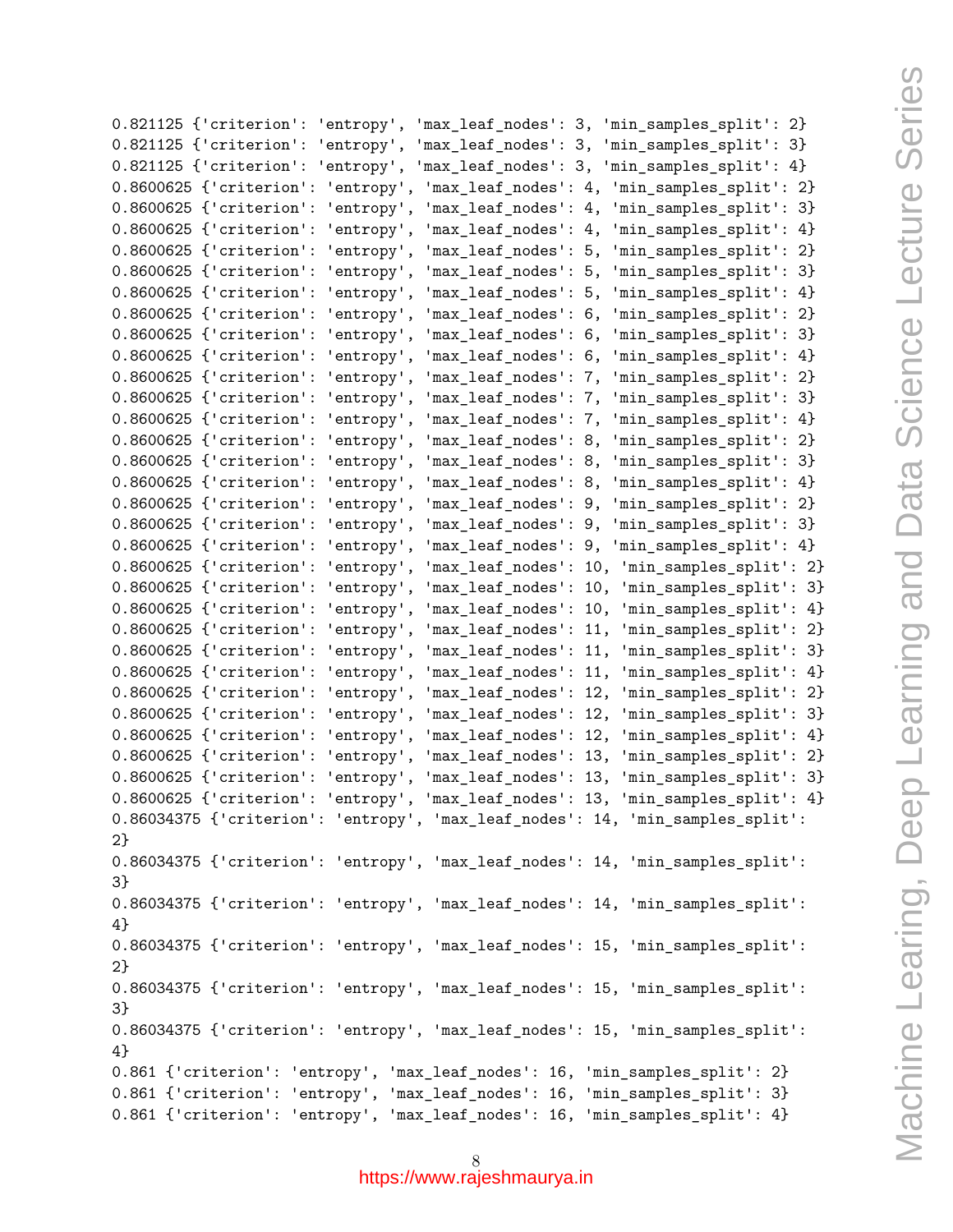```
0.861 {'criterion': 'entropy', 'max_leaf_nodes': 17, 'min_samples_split': 2}
0.861 {'criterion': 'entropy', 'max_leaf_nodes': 17, 'min_samples_split': 3}
0.861 {'criterion': 'entropy', 'max_leaf_nodes': 17, 'min_samples_split': 4}
0.861 {'criterion': 'entropy', 'max_leaf_nodes': 18, 'min_samples_split': 2}
0.861 {'criterion': 'entropy', 'max_leaf_nodes': 18, 'min_samples_split': 3}
0.861 {'criterion': 'entropy', 'max_leaf_nodes': 18, 'min_samples_split': 4}
0.8615625000000001 {'criterion': 'entropy', 'max_leaf_nodes': 19,
'min_samples_split': 2}
0.8615625000000001 {'criterion': 'entropy', 'max_leaf_nodes': 19,
'min_samples_split': 3}
0.8615625000000001 {'criterion': 'entropy', 'max_leaf_nodes': 19,
'min samples split': 4}
0.86403125 {'criterion': 'entropy', 'max_leaf_nodes': 20, 'min_samples_split':
2}
0.86403125 {'criterion': 'entropy', 'max_leaf_nodes': 20, 'min_samples_split':
3}
0.86403125 {'criterion': 'entropy', 'max_leaf_nodes': 20, 'min_samples_split':
4}
0.86428125 {'criterion': 'entropy', 'max_leaf_nodes': 21, 'min_samples_split':
2}
0.86428125 {'criterion': 'entropy', 'max_leaf_nodes': 21, 'min_samples_split':
3}
0.86428125 {'criterion': 'entropy', 'max_leaf_nodes': 21, 'min_samples_split':
4}
0.86459375 {'criterion': 'entropy', 'max_leaf_nodes': 22, 'min_samples_split':
2}
0.86459375 {'criterion': 'entropy', 'max_leaf_nodes': 22, 'min_samples_split':
3}
0.86459375 {'criterion': 'entropy', 'max_leaf_nodes': 22, 'min_samples_split':
4}
0.86459375 {'criterion': 'entropy', 'max_leaf_nodes': 23, 'min_samples_split':
2}
0.86459375 {'criterion': 'entropy', 'max_leaf_nodes': 23, 'min_samples_split':
3}
0.86459375 {'criterion': 'entropy', 'max_leaf_nodes': 23, 'min_samples_split':
4}
0.8650625 {'criterion': 'entropy', 'max_leaf_nodes': 24, 'min_samples_split': 2}
0.8650625 {'criterion': 'entropy', 'max_leaf_nodes': 24, 'min_samples_split': 3}
0.8650625 {'criterion': 'entropy', 'max_leaf_nodes': 24, 'min_samples_split': 4}
0.8662812499999999 {'criterion': 'entropy', 'max_leaf_nodes': 25,
'min_samples_split': 2}
0.8662812499999999 {'criterion': 'entropy', 'max_leaf_nodes': 25,
'min_samples_split': 3}
0.8662812499999999 {'criterion': 'entropy', 'max_leaf_nodes': 25,
'min_samples_split': 4}
0.8662812499999999 {'criterion': 'entropy', 'max_leaf_nodes': 26,
'min_samples_split': 2}
0.8662812499999999 {'criterion': 'entropy', 'max_leaf_nodes': 26,
```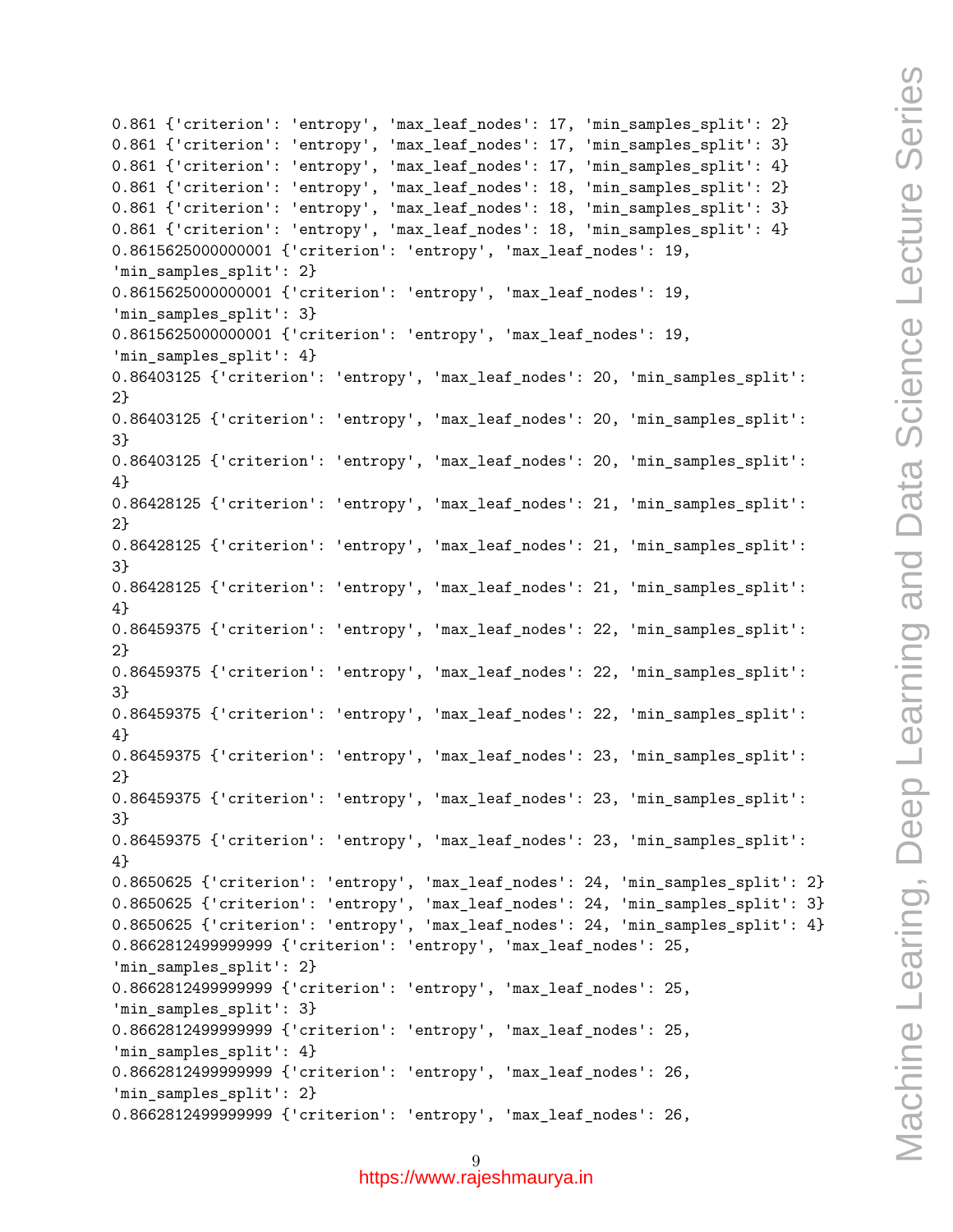```
'min_samples_split': 3}
0.8662812499999999 {'criterion': 'entropy', 'max_leaf_nodes': 26,
'min_samples_split': 4}
0.8665312500000001 {'criterion': 'entropy', 'max_leaf_nodes': 27,
'min samples split': 2}
0.8665312500000001 {'criterion': 'entropy', 'max_leaf_nodes': 27,
'min samples split': 3}
0.8665312500000001 {'criterion': 'entropy', 'max_leaf_nodes': 27,
'min samples split': 4}
0.8673125 {'criterion': 'entropy', 'max_leaf_nodes': 28, 'min_samples_split': 2}
0.8673125 {'criterion': 'entropy', 'max_leaf_nodes': 28, 'min_samples_split': 3}
0.8673125 {'criterion': 'entropy', 'max_leaf_nodes': 28, 'min_samples_split': 4}
0.867375 {'criterion': 'entropy', 'max_leaf_nodes': 29, 'min_samples_split': 2}
0.867375 {'criterion': 'entropy', 'max_leaf_nodes': 29, 'min_samples_split': 3}
0.867375 {'criterion': 'entropy', 'max_leaf_nodes': 29, 'min_samples_split': 4}
0.8675937499999999 {'criterion': 'entropy', 'max_leaf_nodes': 30,
'min_samples_split': 2}
0.8675937499999999 {'criterion': 'entropy', 'max_leaf_nodes': 30,
'min_samples_split': 3}
0.8675937499999999 {'criterion': 'entropy', 'max_leaf_nodes': 30,
'min samples split': 4}
0.8680312499999999 {'criterion': 'entropy', 'max_leaf_nodes': 31,
'min_samples_split': 2}
0.8680312499999999 {'criterion': 'entropy', 'max_leaf_nodes': 31,
'min_samples_split': 3}
0.8680312499999999 {'criterion': 'entropy', 'max_leaf_nodes': 31,
'min samples split': 4}
0.8682500000000001 {'criterion': 'entropy', 'max_leaf_nodes': 32,
'min samples split': 2}
0.8682500000000001 {'criterion': 'entropy', 'max_leaf_nodes': 32,
'min_samples_split': 3}
0.8682500000000001 {'criterion': 'entropy', 'max_leaf_nodes': 32,
'min_samples_split': 4}
0.8682500000000001 {'criterion': 'entropy', 'max_leaf_nodes': 33,
'min samples split': 2}
0.8682500000000001 {'criterion': 'entropy', 'max_leaf_nodes': 33,
'min samples split': 3}
0.8682500000000001 {'criterion': 'entropy', 'max_leaf_nodes': 33,
'min_samples_split': 4}
0.86834375 {'criterion': 'entropy', 'max_leaf_nodes': 34, 'min_samples_split':
2}
0.86834375 {'criterion': 'entropy', 'max_leaf_nodes': 34, 'min_samples_split':
3}
0.86834375 {'criterion': 'entropy', 'max_leaf_nodes': 34, 'min_samples_split':
4}
0.8684375000000001 {'criterion': 'entropy', 'max_leaf_nodes': 35,
'min_samples_split': 2}
0.8684375000000001 {'criterion': 'entropy', 'max_leaf_nodes': 35,
```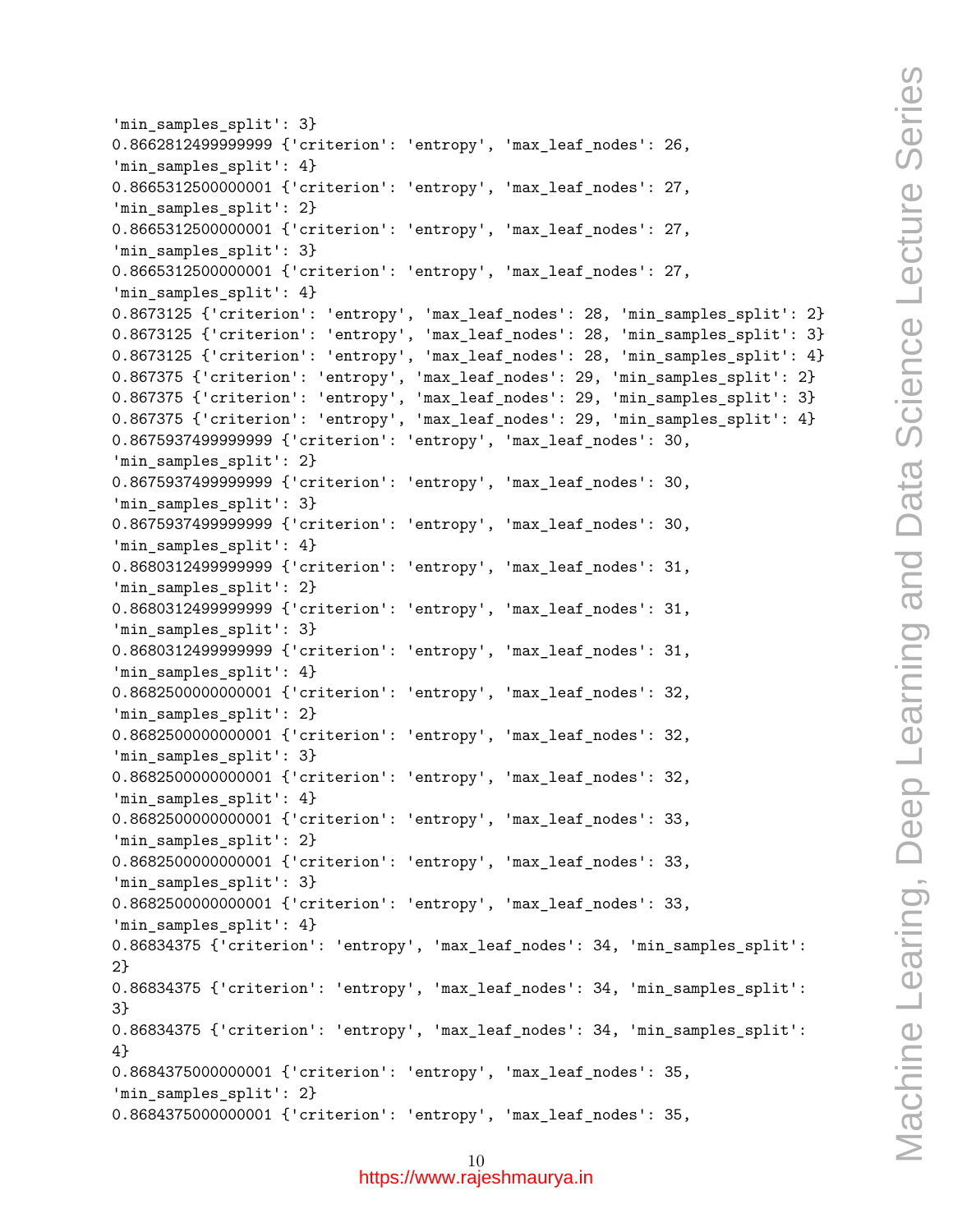```
'min_samples_split': 3}
0.8684375000000001 {'criterion': 'entropy', 'max_leaf_nodes': 35,
'min_samples_split': 4}
0.8684687500000001 {'criterion': 'entropy', 'max_leaf_nodes': 36,
'min samples split': 2}
0.8684687500000001 {'criterion': 'entropy', 'max_leaf_nodes': 36,
'min samples split': 3}
0.8684687500000001 {'criterion': 'entropy', 'max_leaf_nodes': 36,
'min samples split': 4}
0.8686875000000001 {'criterion': 'entropy', 'max_leaf_nodes': 37,
'min_samples_split': 2}
0.8686875000000001 {'criterion': 'entropy', 'max_leaf_nodes': 37,
'min_samples_split': 3}
0.8686875000000001 {'criterion': 'entropy', 'max_leaf_nodes': 37,
'min_samples_split': 4}
0.86878125 {'criterion': 'entropy', 'max_leaf_nodes': 38, 'min_samples_split':
2}
0.86878125 {'criterion': 'entropy', 'max_leaf_nodes': 38, 'min_samples_split':
3}
0.86878125 {'criterion': 'entropy', 'max_leaf_nodes': 38, 'min_samples_split':
4}
0.86890625 {'criterion': 'entropy', 'max_leaf_nodes': 39, 'min_samples_split':
2}
0.86890625 {'criterion': 'entropy', 'max_leaf_nodes': 39, 'min_samples_split':
3}
0.86890625 {'criterion': 'entropy', 'max_leaf_nodes': 39, 'min_samples_split':
4}
0.8689375 {'criterion': 'entropy', 'max_leaf_nodes': 40, 'min_samples_split': 2}
0.8689375 {'criterion': 'entropy', 'max_leaf_nodes': 40, 'min_samples_split': 3}
0.8689375 {'criterion': 'entropy', 'max_leaf_nodes': 40, 'min_samples_split': 4}
0.869 {'criterion': 'entropy', 'max_leaf_nodes': 41, 'min_samples_split': 2}
0.869 {'criterion': 'entropy', 'max_leaf_nodes': 41, 'min_samples_split': 3}
0.869 {'criterion': 'entropy', 'max_leaf_nodes': 41, 'min_samples_split': 4}
0.8690624999999998 {'criterion': 'entropy', 'max_leaf_nodes': 42,
'min samples split': 2}
0.8690624999999998 {'criterion': 'entropy', 'max_leaf_nodes': 42,
'min samples split': 3}
0.8690624999999998 {'criterion': 'entropy', 'max_leaf_nodes': 42,
'min_samples_split': 4}
0.8693125 {'criterion': 'entropy', 'max_leaf_nodes': 43, 'min_samples_split': 2}
0.8693125 {'criterion': 'entropy', 'max_leaf_nodes': 43, 'min_samples_split': 3}
0.8693125 {'criterion': 'entropy', 'max_leaf_nodes': 43, 'min_samples_split': 4}
0.869375 {'criterion': 'entropy', 'max_leaf_nodes': 44, 'min_samples_split': 2}
0.869375 {'criterion': 'entropy', 'max_leaf_nodes': 44, 'min_samples_split': 3}
0.869375 {'criterion': 'entropy', 'max_leaf_nodes': 44, 'min_samples_split': 4}
0.8694687499999999 {'criterion': 'entropy', 'max_leaf_nodes': 45,
'min_samples_split': 2}
0.8694687499999999 {'criterion': 'entropy', 'max_leaf_nodes': 45,
```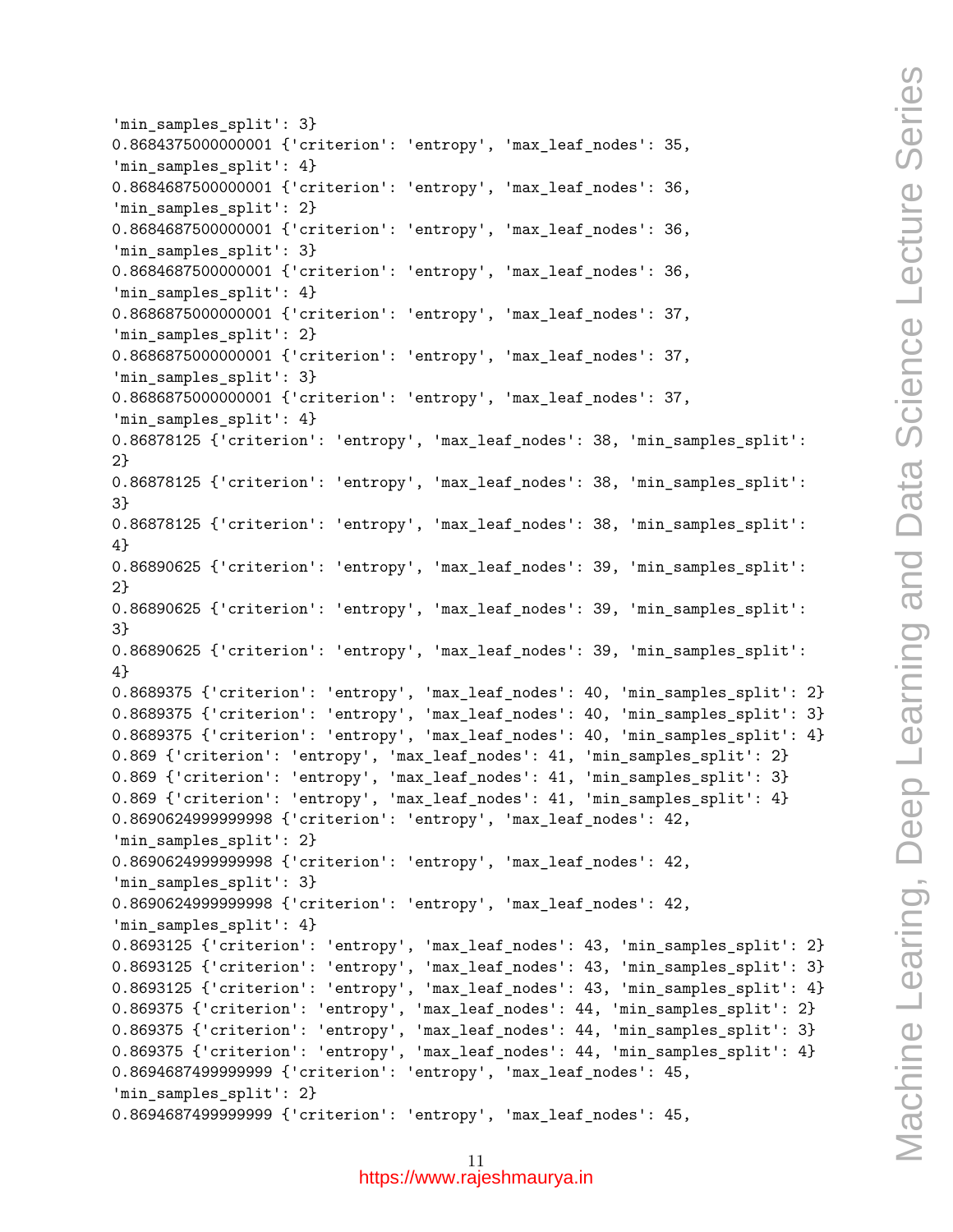```
'min_samples_split': 3}
0.8694687499999999 {'criterion': 'entropy', 'max_leaf_nodes': 45,
'min_samples_split': 4}
0.8694999999999998 {'criterion': 'entropy', 'max_leaf_nodes': 46,
'min samples split': 2}
0.8694999999999998 {'criterion': 'entropy', 'max_leaf_nodes': 46,
'min samples split': 3}
0.8694999999999998 {'criterion': 'entropy', 'max_leaf_nodes': 46,
'min samples split': 4}
0.8696562499999999 {'criterion': 'entropy', 'max_leaf_nodes': 47,
'min_samples_split': 2}
0.8696562499999999 {'criterion': 'entropy', 'max_leaf_nodes': 47,
'min_samples_split': 3}
0.8696562499999999 {'criterion': 'entropy', 'max_leaf_nodes': 47,
'min_samples_split': 4}
0.86990625 {'criterion': 'entropy', 'max_leaf_nodes': 48, 'min_samples_split':
2}
0.86990625 {'criterion': 'entropy', 'max_leaf_nodes': 48, 'min_samples_split':
3}
0.86990625 {'criterion': 'entropy', 'max_leaf_nodes': 48, 'min_samples_split':
4}
0.8700625000000001 {'criterion': 'entropy', 'max_leaf_nodes': 49,
'min_samples_split': 2}
0.8700625000000001 {'criterion': 'entropy', 'max_leaf_nodes': 49,
'min_samples_split': 3}
0.8700625000000001 {'criterion': 'entropy', 'max_leaf_nodes': 49,
'min_samples_split': 4}
```
- [17]: *#Getting the training score* clf.score(X\_train, y\_train)
- [17]: 0.869625

We have an accuracy of approximately 87% but accuracy is sometimes not a good measure to use, lets see the confusion matrix.

```
[18]: from sklearn.metrics import confusion_matrix
      pred = clf.predict(X_train)confusion_matrix(y_train,pred)
```
- $[18]$ : array( $[3572, 460]$ , [ 583, 3385]], dtype=int64)
- [19]: *#from the confusion matrix let's get our precision and recall, which are better*␣ *,→metrics.* **from sklearn.metrics import** precision\_score, recall\_score